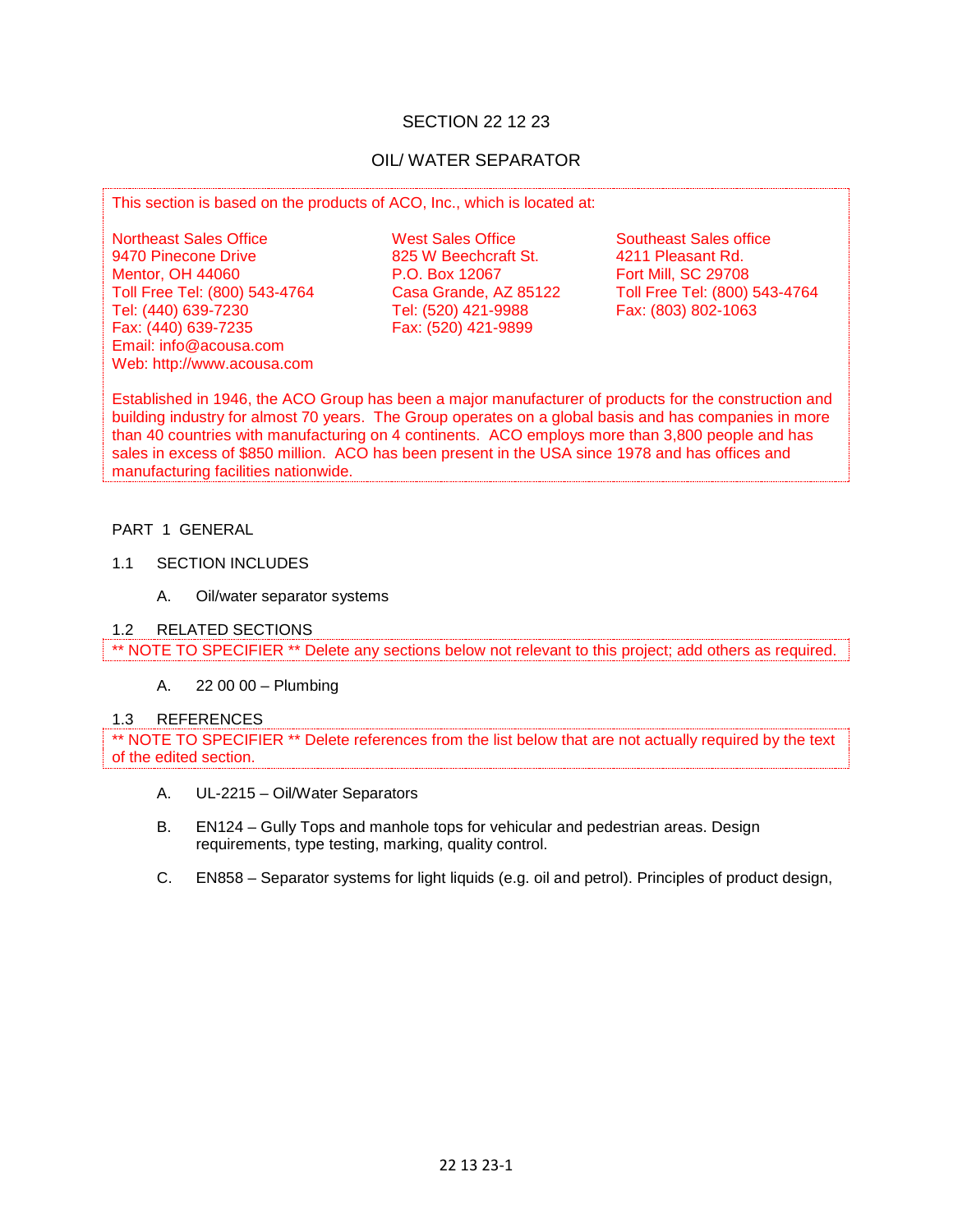## 1.4 SYSTEM DESCRIPTION

- A. System Type:
	- 1. Oil/water separators that allow sediments and oils to be separated out simultaneously in one tank. Separator systems available with a range of different sludge and oil capacities to suit specific site requirements.
- B. System Design:
	- 1. Tank body bodies with total capacities from 205 gallons to 427 gallons, access shafts, optional sampling shafts, ductile iron circular covers and optional alarm system.

C. System Requirements:

\*\* NOTE TO SPECIFIER \*\* Loading - traffic type and frequency. Provide general description to allow verification of design selection; particularly important when section is written for Delegated Design by Contractor.

1. Loading:

\*\* NOTE TO SPECIFIER \*\* Durability: - address liquids to be drained and surrounding environment; particularly important when section is written for Delegated Design by Contractor.

2. Durability:

\*\* NOTE TO SPECIFIER \*\* User Requirements: - project specific site, user, legislative and aesthetic requirements; particularly important when section is written for Delegated Design by Contractor.

3. User Requirements:

\*\* NOTE TO SPECIFIER \*\* Hydraulic Performance: - volume of liquid to be removed in a given timeframe; particularly important when section is written for Delegated Design by Contractor.

4. Hydraulic Performance:

#### 1.5 SUBMITTALS

- A. Submit under provisions of Section 01300.
- B. Product Data: Submit product data and installation instructions including manufacturer's product sheet, for specified products.
- C. Shop Drawings: Submit shop drawings showing layout, profiles and product components, including anchorage, accessories, finish colors, patterns and textures.
- D. Quality Assurance Submittals: Submit the following:
	- 1. Test Reports: Certified test reports showing compliance with specified performance characteristics and physical properties.
	- 2. Certificates: Product certificates signed by manufacturer certifying materials comply with specified performance characteristics and criteria and physical requirements.

\*\* NOTE TO SPECIFIER \*\* Delete if not required.

## 1.6 QUALITY ASSURANCE

- A. Manufacturer Qualifications: Minimum 5 year experience manufacturing similar products.
- B. Installer Qualifications: Installer experienced in performing Work of this section who has specialized in installation of work similar to that required for this project.

\*\* NOTE TO SPECIFIER \*\* Include a mock-up if the project size and/or quality warrant taking such a precaution. The following is one example of how a mock-up on a large project might be specified. When deciding on the extent of the mock-up, consider all the major different types of work on the project.

C. Mock-Up: Provide a mock-up for evaluation of surface preparation techniques and application workmanship.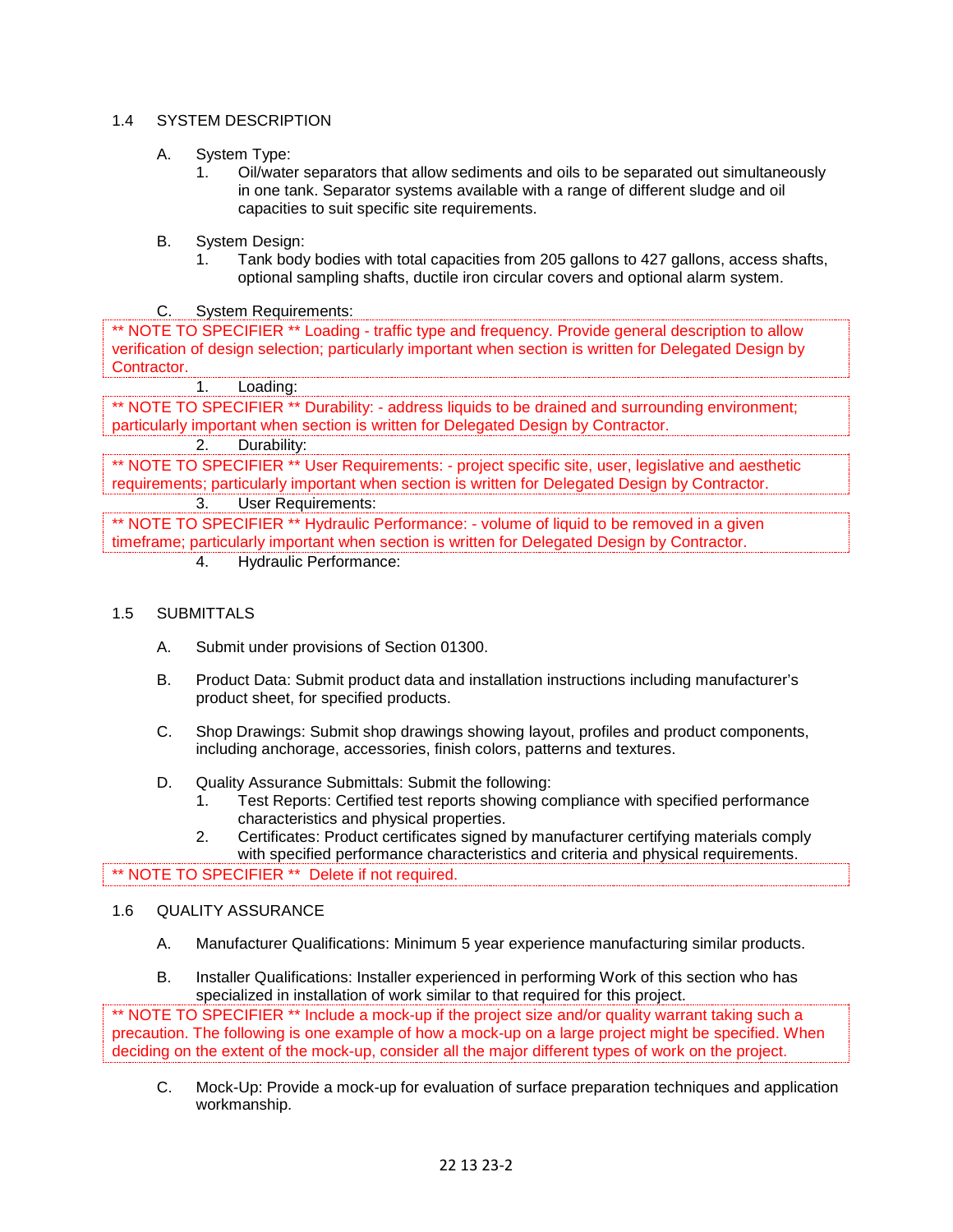- 1. Finish areas designated by Architect.
- 2. Do not proceed with remaining work until workmanship is approved by Architect.
- 3. Refinish mock-up area as required to produce acceptable work.

#### 1.7 PRE-INSTALLATION MEETINGS

A. Convene minimum two weeks prior to starting work of this section.

## 1.8 DELIVERY, STORAGE, AND HANDLING

- A. General: Comply with Division 01 Product Requirements Sections.
- B. Ordering: Comply with manufacturer's ordering instructions and lead time requirements to avoid construction delays.
- C. Delivery: Deliver materials in manufacturer's original, unopened, undamaged containers with identification labels intact.
- D. Storage and Protection: Store materials protected from exposure to harmful weather conditions and at temperature and humidity conditions recommended by manufacturer.

#### 1.9 PROJECT CONDITIONS

- A. Maintain environmental conditions (temperature, humidity, and ventilation) within limits recommended by manufacturer for optimum results. Do not install products under environmental conditions outside manufacturer's recommended limits.
- B. Existing sewer interruption: Do not interrupt services to facilities unless permitted under the following conditions and only after arranging to provide temporary sewer services according to requirements indicated.<br>1. Notify either/or [Arch]
	- Notify either/or [Architect][Construction Manager] [Owner] no fewer than <number of days> days in advance of proposed interruption of services.
	- 2. Do not proceed with interruption of sewer services without [Architect][Construction Manager] [Owner]'s permission.

#### 1.10 SEQUENCING

- A. Ensure that products of this section are supplied to affected trades in time to prevent interruption of construction progress.
- B. Field Measurements: Verify actual measurements/openings by field measurements before fabrication; show recorded measurements on shop drawings. Coordinate field measurements and fabrication schedule with construction progress to avoid construction delays.

## 1.11 WARRANTY

- A. Project Warranty: Refer to Conditions of the Contract for project warranty provisions.
- B. Manufacturer's Warranty:
	- 1. Warranty Period: 12 months commencing on Date of Substantial Completion or 24 months from date of purchase, whichever is sooner.

## PART 2 PRODUCTS

## 2.1 MANUFACTURERS

A. Acceptable Manufacturer: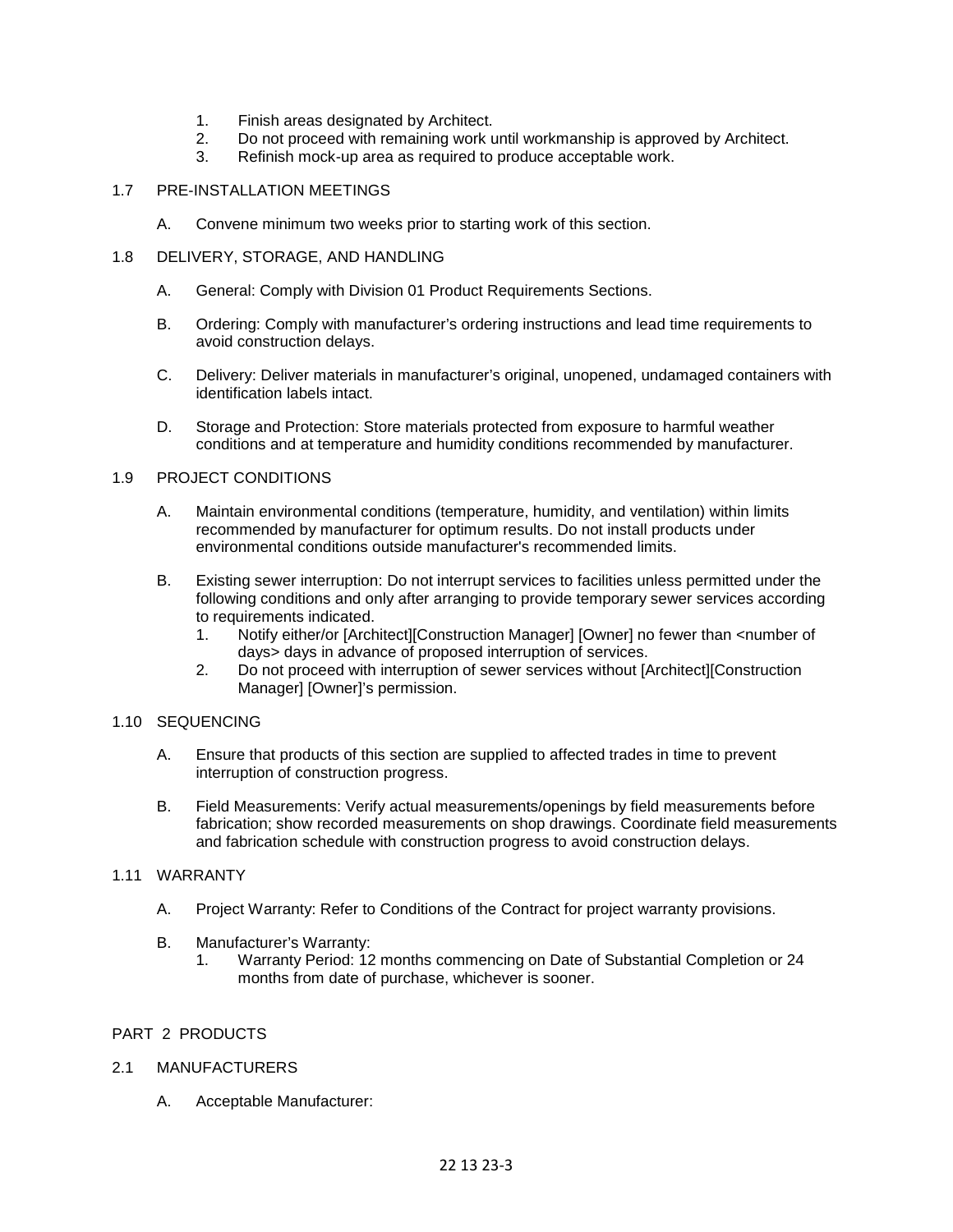1. ACO Passavant GmbH, Im Gewerbepark 11c, 36457 Stadtlengsfeld, Germany

\*\* NOTE TO SPECIFIER \*\* Delete one of the following two paragraphs; coordinate with requirements of Division 1 section on product options and substitutions<sup>\*\*</sup> NOTE TO SPECIFIER <sup>\*\*</sup> Delete one of the following two paragraphs; coordinate with requirements of Division 1 section on product options and substitutions.

- B. Substitutions: Not permitted.
- C. Requests for substitutions will be considered in accordance with provisions of Section 01600.

\*\* NOTE TO SPECIFIER \*\* Provide system design information when the Contractor will be engineering and selecting the components, sizes and material. Delete if not required.

#### 2.2 SYSTEM DESIGN:

\*\* NOTE TO SPECIFIER \*\* EN124 classifies load ratings as follows:

Load class A - Residential and light pedestrian traffic

Load class B - Sidewalks and small private parking lots

Load class C - Parking lots and general commercial areas

Load class D - Trafficked sections of roads and highways

Load class E - Industrial areas, gas stations and light commercial forklifts

Load class F - Aircraft pavements, docks, heavy fork trucks and heavy wheel loads.

- A. Load Class: Provide oil/water separator system designed, engineered and installed to support the minimum loads as defined by EN124. Load Class shall be:
- B. Capacity: Provide system designed, engineered, and installed for a minimum sludge and oil capacity of \_\_\_\_\_.
- C. Performance: System will meet project requirements under both load class and capacity types.
- D. Bypass unit allowable / not allowable

## 2.3 Oleopator P – Oil/water separator system

- A. Product: Tank body
	- 1. Units: Polyethylene, single cellular, vertical tank body with coalescence unit
		- a. To be sized based on anticipated usage and flow rates to meet applicable sanitary sewer discharge limits, including municipal bylaws.
		- b. Include access ways, piping or openings to retain oil/light liquids and permit wastewater flow.
		- c. Inlet/outlet pipe size, 4 and 6 inches. Connect sewer pipe to 4 or 6 inch septic inlet/outlet pipes by means of flexible coupling
	- 2. NS3/450
		- a. Total capacity: 205 gallons
		- b. Volume solids trap: 119 gallons
		- c. Volume oil storage: 64 gallons
		- d. Maximum flow: 50 gpm
			- 1) Maximum flow indicated is for optimum performance under 5mg/L hydrocarbons in effluent; higher flows can run through separator.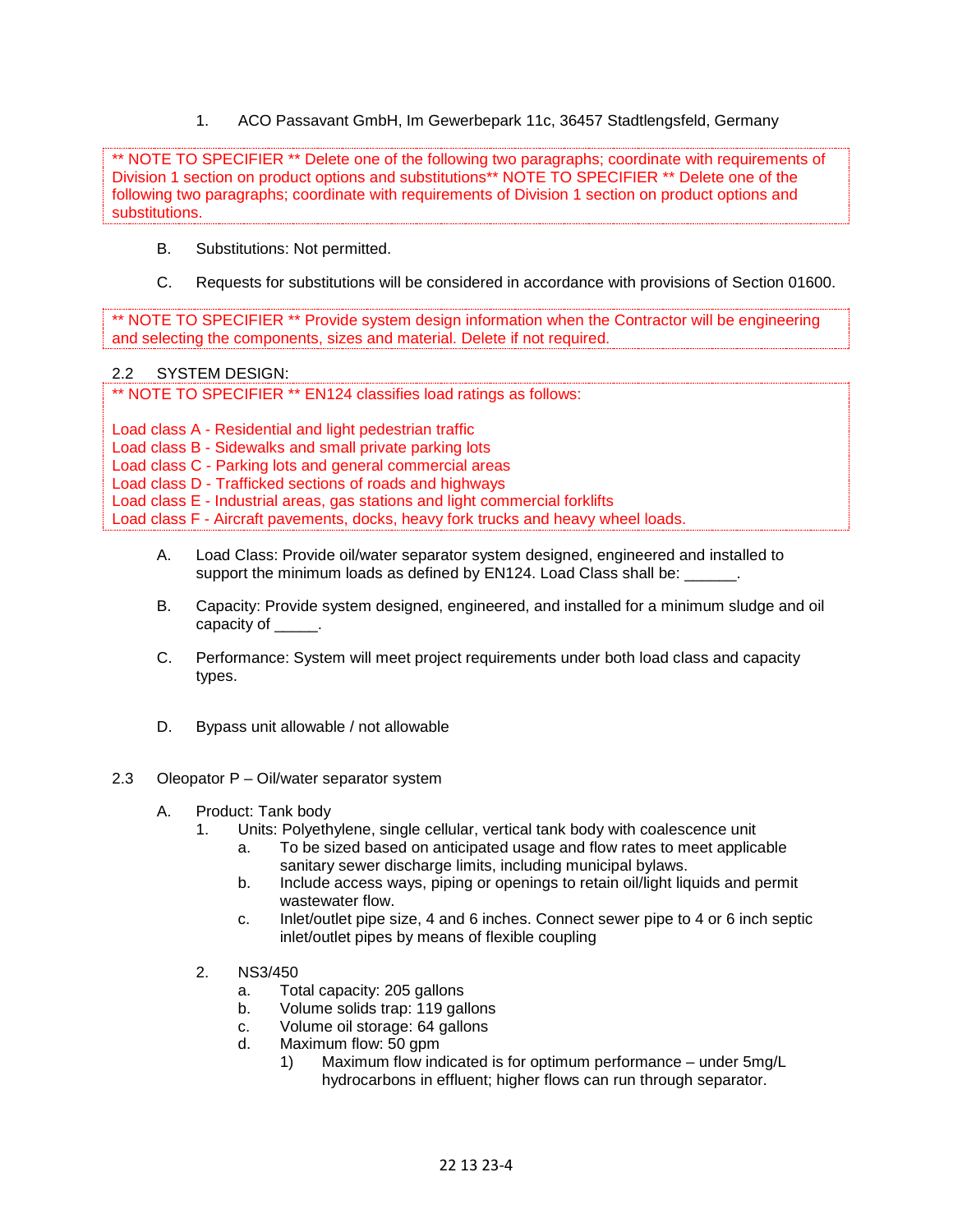- 3. NS3/670
	- a. Total capacity: 263 gallons
	- b. Volume solids trap: 177 gallons
	- c. Volume oil storage: 64 gallons
	- d. Maximum flow: 48 gpm
		- 1) Maximum flow indicated is for optimum performance under 5mg/L hydrocarbons in effluent; higher flows can run through separator.
- 4. NS3/950
	- a. Total capacity: 339 gallons
	- b. Volume solids trap: 251 gallons
	- c. Volume oil storage: 64 gallons
	- d. Maximum flow: 48 gpm
		- 1) Maximum flow indicated is for optimum performance under 5mg/L hydrocarbons in effluent; higher flows can run through separator.
- 5. NS6/660
	- a. Total capacity: 257 gallons
	- b. Volume solids trap: 175 gallons
	- c. Volume oil storage: 62 gallons
	- d. Maximum flow: 95 gpm
		- 1) Maximum flow indicated is for optimum performance under 5mg/L hydrocarbons in effluent; higher flows can run through separator.
- 6. NS6/1210
	- a. Total capacity: 404 gallons
	- b. Volume solids trap: 320 gallons
	- c. Volume oil storage: 62 gallons
	- d. Maximum flow: 95 gpm
		- 1) Maximum flow indicated is for optimum performance under 5mg/L hydrocarbons in effluent; higher flows can run through separator.
- 7. NS10/1080
	- a. Total capacity: 427 gallons
	- b. Volume solids trap: 286 gallons
	- c. Volume oil storage: 69 gallons
	- d. Maximum flow: 160 gpm
		- 1) Maximum flow indicated is for optimum performance under 5mg/L hydrocarbons in effluent; higher flows can run through separator.
			- a)

\*\* NOTE TO SPECIFIER \*\* Delete tank bodies not required.

- B. Product: Extension shafts and covers
	- 1. Units: Polyethylene, molded shaft and ductile iron cover, concrete adapter plate
		- a. To be cut to size as required by site requirements.
		- b. 0.315 inch (8mm) minimum thickness and 32.28 inch (820mm) internal diameter, single continuous piece without joints uncles approved by manufacturer.
		- c. Rubber sealed ring between tank body and extension riser as supplied (0.125 inch thick).
		- d. Maximum height 74.17" can be cut to 31.50" (includes cover).
		- e. EN124 load class A or load class D circular ductile iron covers with nonslip cover finish, gravity held in place.
	- 2. Load class A, pedestrian cover only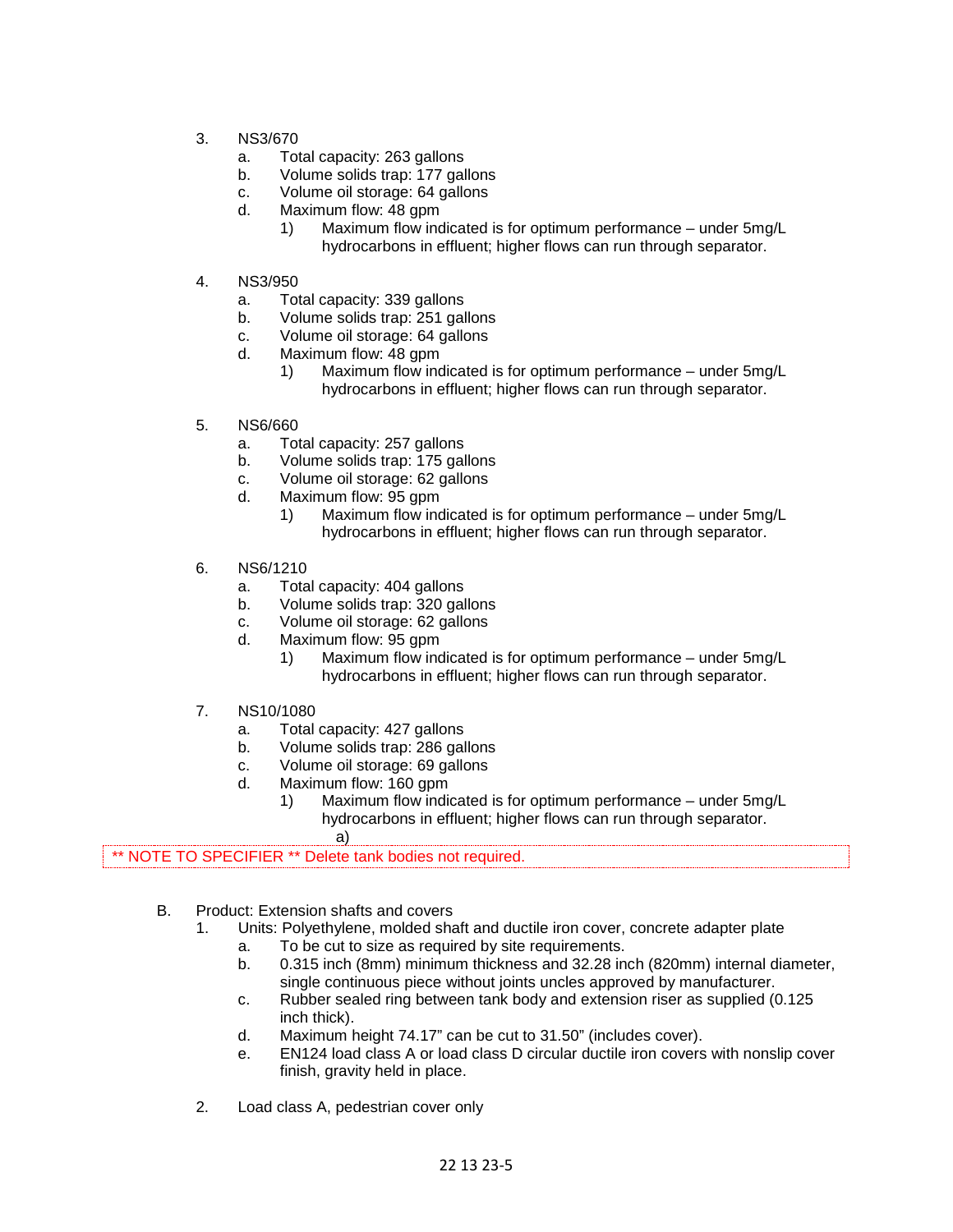- 3. Load class A, pedestrian cover with short access shaft (31.50 inch overall height)
- 4. Load class A, pedestrian cover with long access shaft (68.11 inch overall height)
- 5. Load class D, heavy duty cover with adapter plate and long access shaft (74.17 inch overall height)

\*\* NOTE TO SPECIFIER \*\* Delete shafts and covers not required.

- C. Product: Sampling shaft
	- 1. Units: Polyethylene, molded shaft and ductile iron cover
	- 2. 17.72 inch (450mm) diameter sampling chamber 4inch pipe with 6.3 inch (160mm) gradient
	- 3. 17.72 inch (450mm) diameter sampling chamber 4inch pipe with 1.18 inch (30mm) gradient
	- 4. 17.72 inch (450mm) diameter sampling chamber 6inch pipe with 6.3 inch (160mm) gradient
	- 5. 17.72 inch (450mm) diameter sampling chamber 6inch pipe with 1.18 inch (30mm) gradient
	- 6. 17.72 inch (450mm) diameter sampling extension shaft 3.94inch to 25.59inch (100mm to 650mm).

\*\* NOTE TO SPECIFIER \*\* Delete sample shaft if not required.

- D. Product: Alarm systems
	- 1. Units: Alarms for oil level, sediment level, and liquid level. Alarm panel as required.
	- 2. ACO Oilset 1000 oil alarm
	- 3. ACO Sandset 1000 sludge alarm
	- 4. ACO Set-2000 high level/oil alarm

\*\* NOTE TO SPECIFIER \*\* Delete alarm system if not required.

- 2.4 MATERIALS
	- A. Polyethylene
	- B. Ductile iron

#### PART 3 EXECUTION

- 3.1 EXAMINATION
	- A. Do not begin installation until substrates have been properly prepared.
	- B. If substrate preparation is the responsibility of another installer, notify Architect of unsatisfactory preparation before proceeding.

## 3.2 PREPARATION

- A. Clean surfaces thoroughly prior to installation.
- B. Prepare surfaces using the methods recommended by the manufacturer for achieving the best result for the substrate under the project conditions.